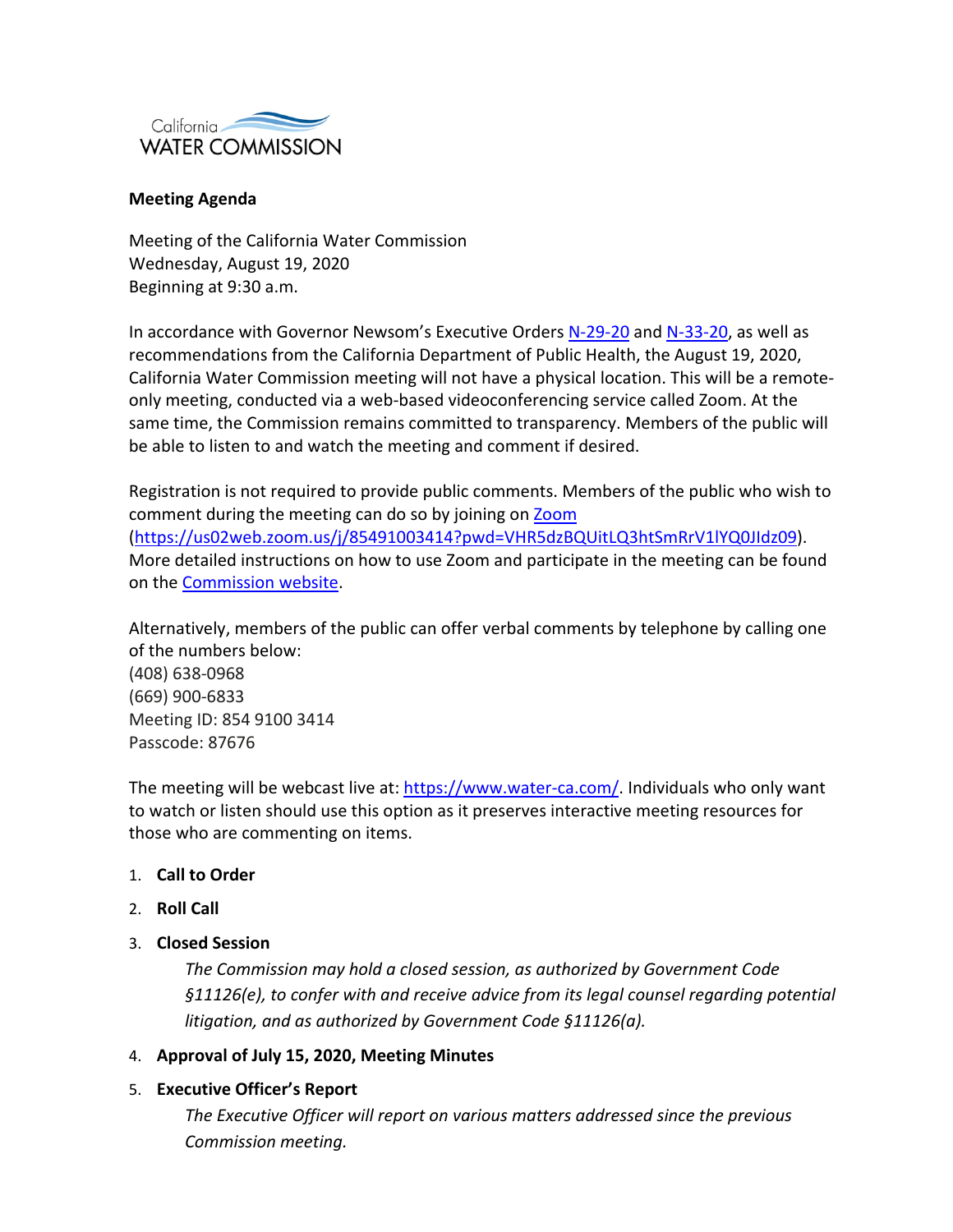### 6. **Commission Member Reports**

*This is an opportunity for members to disclose any meetings or conversations related to Commission business since the previous Commission meeting.*

## 7. **Public Testimony**

*Although no formal Commission action will be taken, the Commission offers an opportunity to the public to address the Commission on items of interest that are within the Commission's jurisdiction, but that do not specifically appear on the agenda.*

# 8. **Action Item: Notice of Proposed Emergency Regulations and Informational Update on the Water Storage Investment Program**

*Commission staff will present its progress on the program modifications directed by the Commission at its July meeting. The Commission will consider adopting emergency regulations that will provide WSIP applicants, who did not receive early funding in 2018, an additional opportunity to apply for early funding. If the Commission adopts the regulations, staff will complete the rulemaking requirements for an emergency regulation and submit the package to the Office of Administrative Law for approval. The draft Finding of Emergency and draft proposed emergency regulations are posted on the Commission's website. Staff will also update the Commission on the quarterly reports submitted July 30, 2020, by the project applicants.*

## 9. **Water Resilience Portfolio**

*This agenda item will include a discussion of the Governor's final Water Resilience Portfolio and the action items related to the Commission.* 

## 10. **Hydropower License Planning and Compliance**

*Representatives from the Department of Water Resources Hydropower License Planning and Compliance Office will update the Commission on the progress of the State Water Project's southern power facilities relicensing efforts.*

## 11. **Consideration of Items for Next California Water Commission Meeting**

12. **Adjourn** 

*\*The Commission may break for lunch as needed.\**

*At the discretion of the California Water Commission, all items appearing on this agenda, whether or not expressly listed for action, may be deliberated upon and may be subject to action.* 

Further information regarding this meeting will be available at [www.cwc.ca.gov.](http://www.cwc.ca.gov/)

• Members of the public shall be provided an opportunity to address the California Water Commission on any agenda item except closed session items. Comments during the public comment period shall be limited to matters within the Commission's jurisdiction. Reasonable time